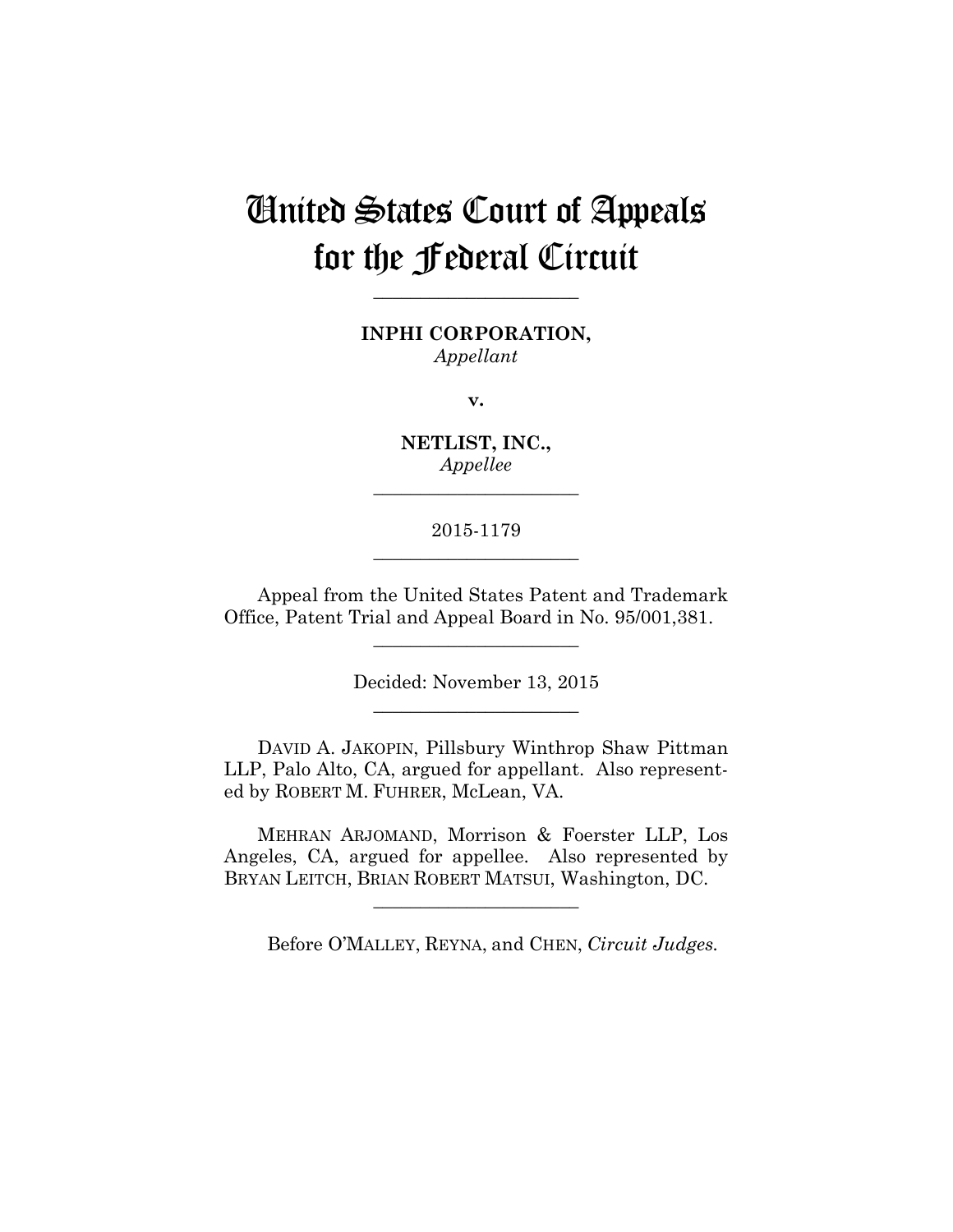## O'MALLEY, *Circuit Judge*.

Netlist, Inc. ("Netlist") is the assignee of U.S. Patent No. 7,532,537 ("the '537 patent"). Inphi Corporation ("Inphi") filed a request for *inter partes* reexamination1 on June 9, 2010. The examiner rejected claims 1–9, 12–31, and 34–44 as obvious in view of the prior art. In order to overcome this rejection, Netlist amended its claims, narrowing them. Thereafter, the examiner withdrew its rejection of the claims and issued a final decision.

Inphi then filed a Notice of Appeal to the Patent Trial and Appeal Board ("PTAB" or "the Board"), alleging, among other things, that the amendment, which introduced a negative claim limitation, failed to satisfy the written description requirement of 35 U.S.C. § 112, paragraph 1  $(2006).<sup>2</sup>$  The Board issued a decision affirming the examiner's final decision declining to reject the relevant claims. *Inphi Corp. v. Netlist, Inc.*, No. 2013-009066, 2014 WL 187535 (P.T.A.B. Jan. 16, 2014). Inphi filed a request for rehearing on February 18, 2014. The Board denied Inphi's request and affirmed its decision. *Inphi Corp. v. Netlist, Inc.,* No. 2013-009066, 2014 WL 4180943

1

<sup>&</sup>lt;sup>1</sup> The America Invents Act (AIA) repealed the provisions authorizing *inter partes* reexaminations. Pub. L. No. 112-29, § 6, 126 Stat. 284, 299–305 (2011). But the pre-AIA provisions apply here because Inphi requested the *inter partes* reexamination before the effective date of the AIA. *Id.* § 6(c)(3)(C), 125 Stat. at 305.

<sup>2</sup> Paragraph 1 of 35 U.S.C. § 112 was replaced with newly designated  $\S 112(a)$  by  $\S 4(c)$  of the AIA and  $\S 4(e)$ of the AIA makes those changes applicable "to any patent application that is filed on or after" September 16, 2012. Pub. L. No. 112-29, § 4, 125 Stat. at 296–97. Because the application resulting in the patent at issue in this case was filed before that date, we refer to the pre-AIA version of § 112.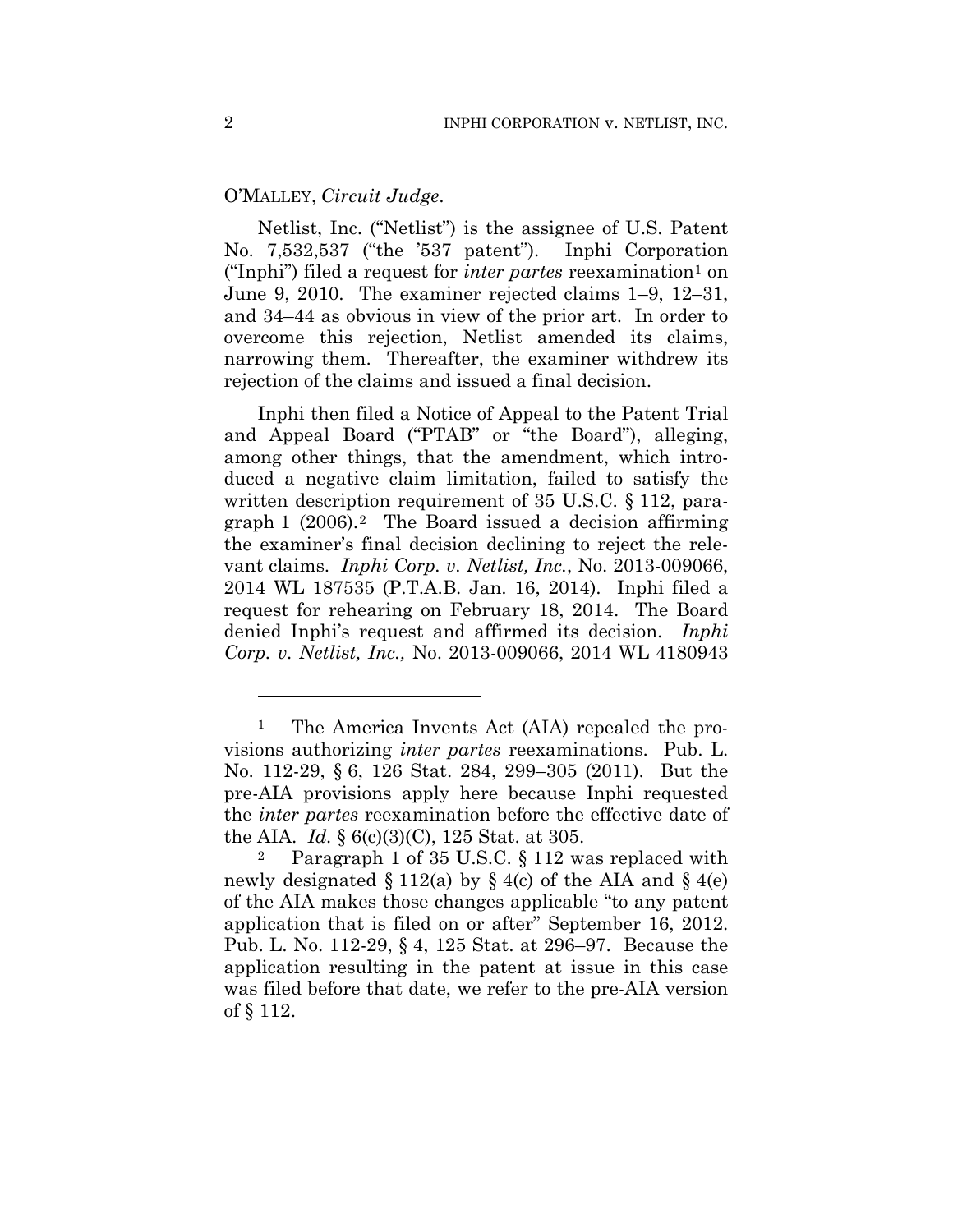1

(P.T.A.B. Aug. 13, 2014) ("*Board Decision*"). Inphi appeals from this decision. Because the Board's determination that the negative claim limitation met the requirements of § 112, paragraph 1 is supported by substantial evidence, we affirm.

## **BACKGROUND**

The '537 patent, entitled "Memory Module with a Circuit Providing Load Isolation and Memory Domain Translation" has an application date of January 19, 2006.3 The invention relates to computer system memory modules, which Netlist designs and manufactures. In particular, the invention improves the performance and/or capacity of the memory modules. '537 Patent, col. 1, ll. 29–32. Conventional computer systems, such as a desktop PC or a laptop, are compatible with modular memory systems. Users may simply insert a memory module into a slot or socket in the motherboard of their personal computer. The '537 patent concerns random access memory ("RAM"), which provides short-term storage of data for active software programs. Greater performance and/or capacity RAM leads, in general, to a better performing computer.

<sup>3</sup> The '537 patent is a continuation-in-part of Application No. 11/173,175, filed on July 1, 2005 (now U.S. Patent No. 7,289,386), which claims the benefit of U.S. Provisional Application Serial No. 60/588,244, filed July 15, 2004 and which is a continuation-in-part of Application No. 11/075,395, filed Mar. 7, 2005 (now U.S. Patent No. 7,283,436), which claims the benefit of U.S. Provisional Application Serial No. 60/550,668, filed Mar. 5, 2004, U.S. Provisional Application Serial No. 60/575,595, filed May 28, 2004, and U.S. Provisional Application Serial No. 60/590,038, filed July 21, 2004.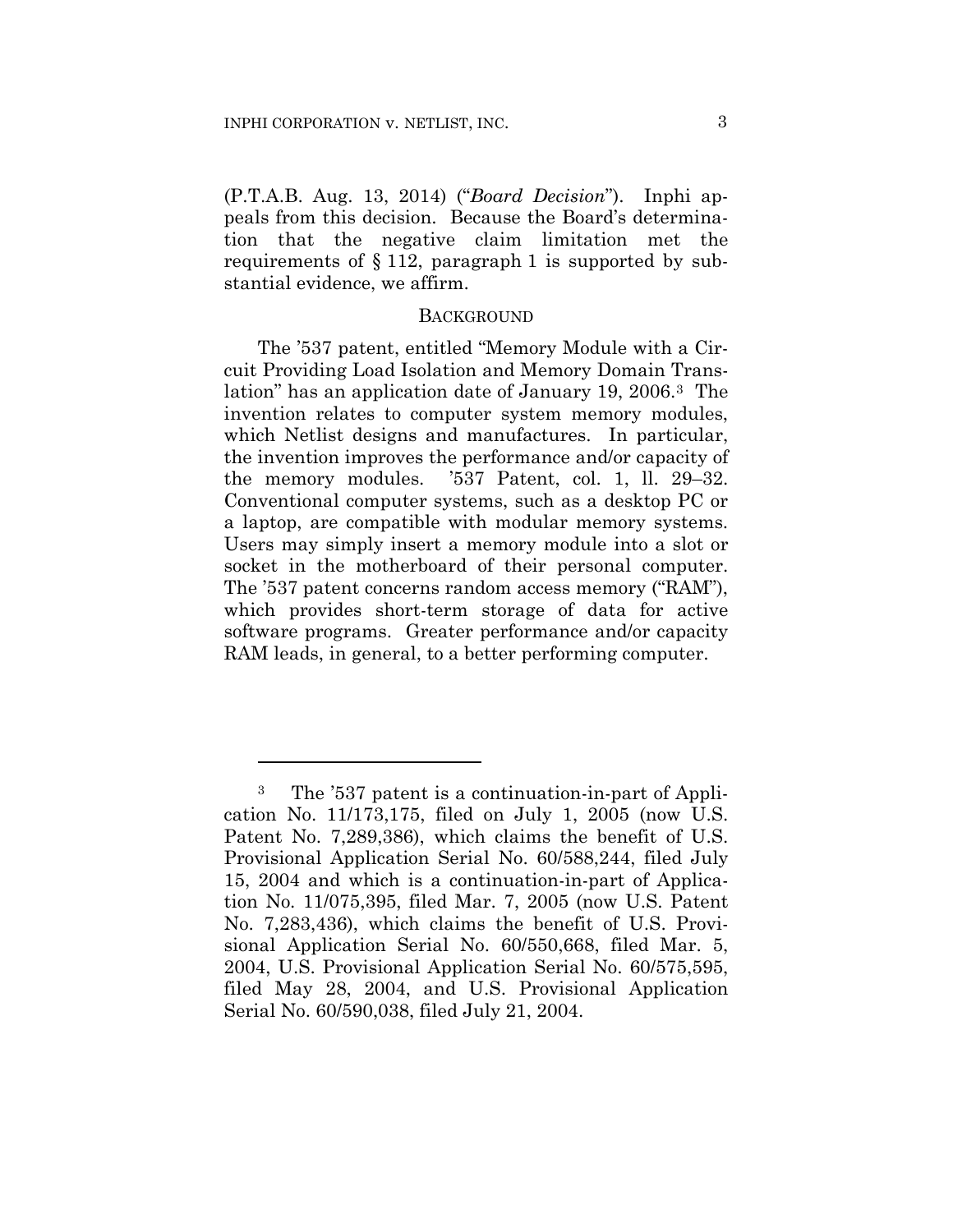The memory module itself comprises a printed circuit board, on which memory devices (also known as memory chips) are mounted:





'537 Patent, Figure 16A. Figure 16A presents one side of a printed circuit board, 460. The memory devices—410, 420—of which there can be up to eighteen, are shown attached to the printed circuit board. The specification discloses multiple memory device types, including "random-access memory (RAM), dynamic random-access memory (DRAM), synchronous DRAM (SDRAM), and double-data-rate DRAM (e.g., SDR, DDR-1, DDR-2, DDR-3)." *Id.* at col. 5, ll. 41–44.

The memory devices, therefore, can be of the Double Data Rate ("dDDR") Synchronous Dynamic RAM ("SDRAM") type. *See id.* at col. 36, ll. 28–31 ("In certain embodiments, the memory module 400 is a 1-GB unbuffered Double Data Rate (DDR) Synchronous Dynamic RAM (SDRAM) high-density dual in-line memory module (DIMM)."). At issue in this appeal is a negative claim limitation Netlist introduced by amendment, limiting the claimed chip selects to exclude three particular types of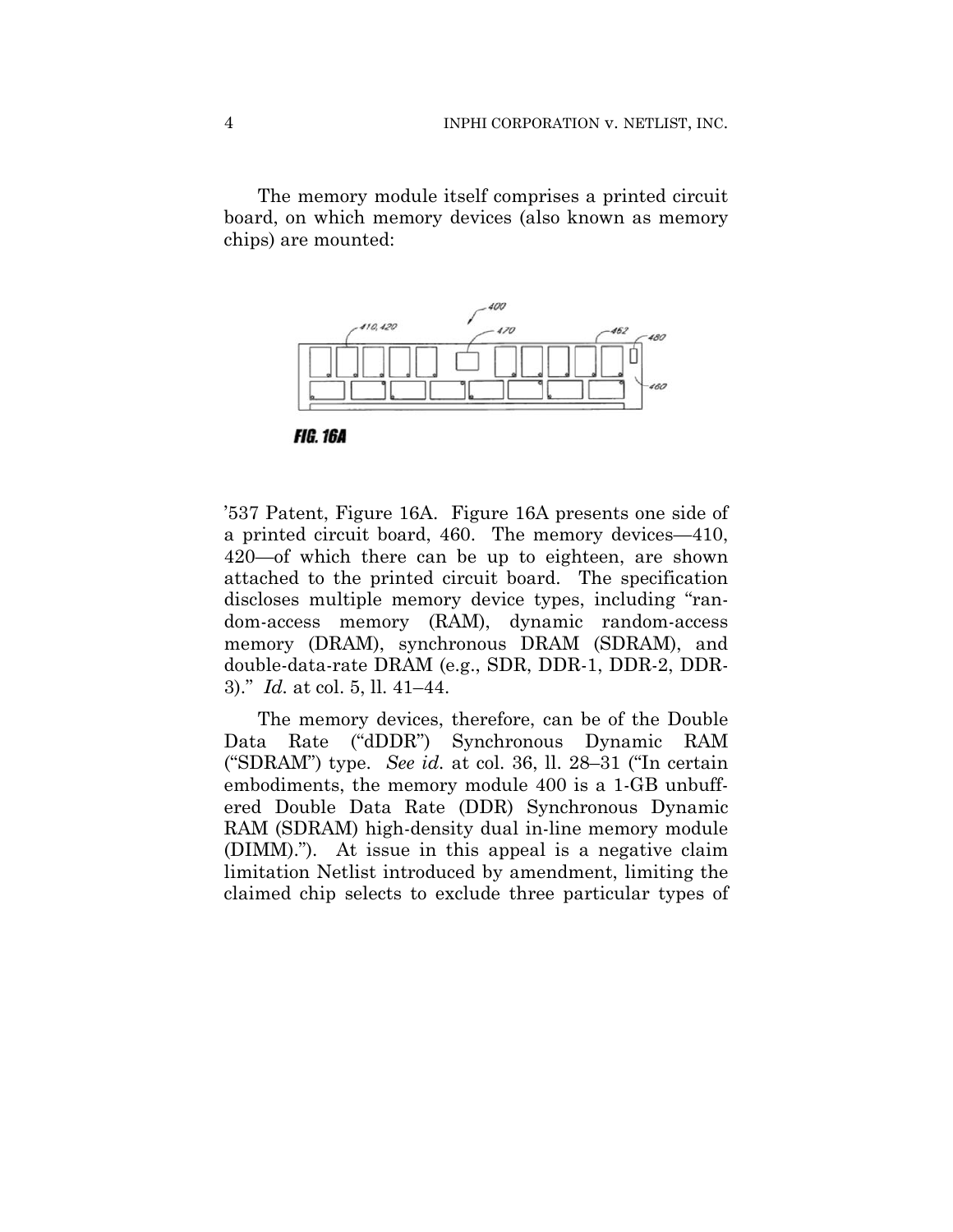signals (CAS, RAS, and bank-address signals).<sup>4</sup> Representative claim 1, as amended, is as follows:

1. A memory module comprising:

a plurality of memory devices, each memory device having a corresponding load; and

a circuit electrically coupled to the plurality of memory devices and configured to be electrically coupled to a memory controller of a computer system, the circuit selectively isolating one or more of the loads of the memory devices from the computer system, the circuit comprising logic which translates between a system memory domain of the computer system and a physical memory domain of the memory module, **wherein the system memory domain is compatible with a first number of chip selects, and the physical memory domain is compatible with a second number of chip selects equal to twice the first number of chip selects, wherein the plurality of memory devices comprises double-data rate (DDR) dynamic random-access memory (DRAM) devices and the chip selects of the first and second number of chip selects are DDR chip selects that are not CAS, RAS, or bank address signals.** 

1

<sup>4</sup> DDR is an acronym for "double data rate," which means that data transfers occur on both a rising edge and a falling edge of the waveform of a certain timing signal for data transfers. CS is an acronym for "chip select," RAS is an acronym for "row address strobe," and CAS is an acronym for "column address strobe." CS, RAS, CAS, and bank address are each names for signals that direct the actions of the memory chip.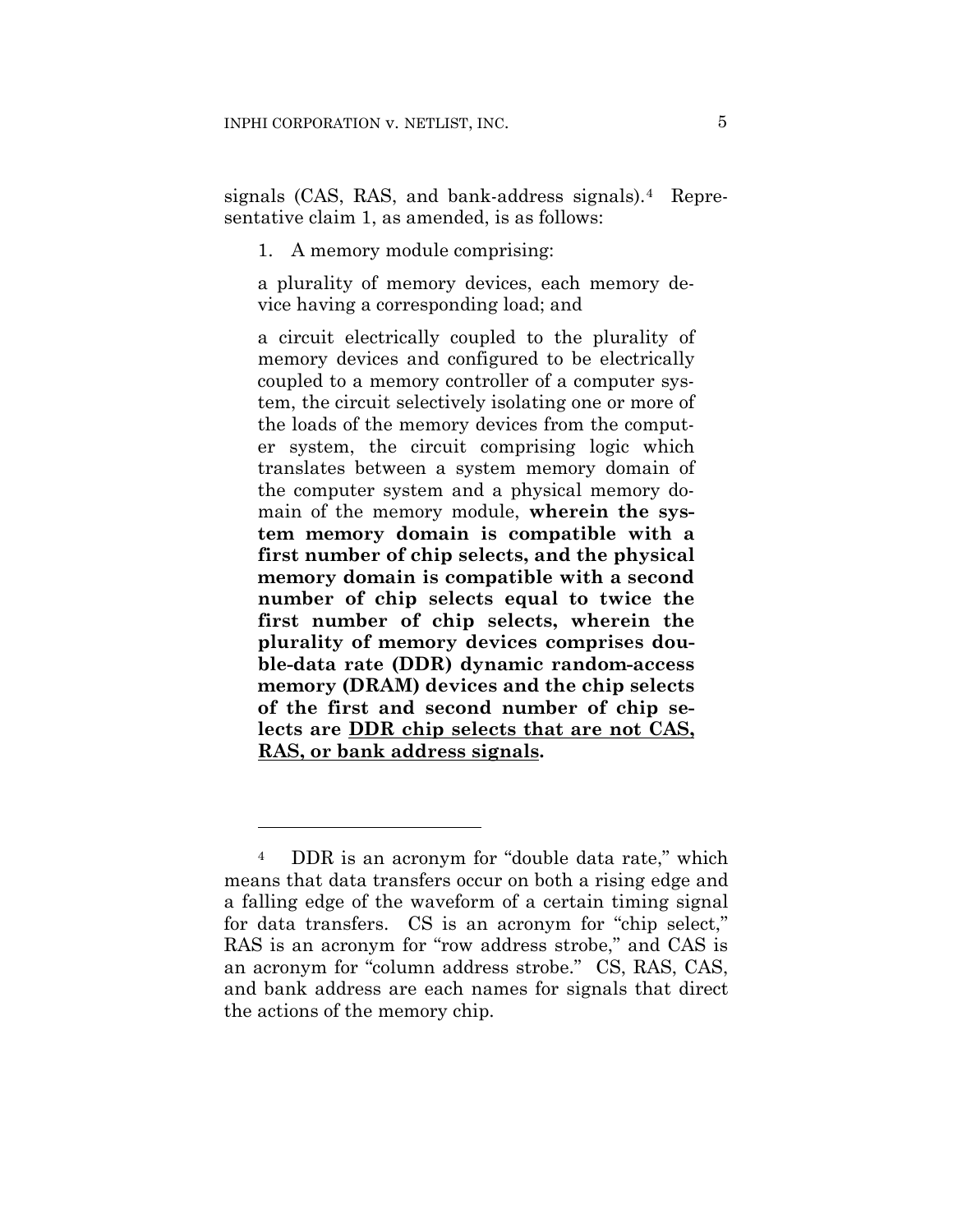Joint Appendix ("J.A.") 1366 (emphasis added). While the entire emphasized portion was added during reexamination, Inphi challenges only the underlined portion: "DDR chip selects that are not CAS, RAS, or bank address signals." The examiner found the amendment sufficient to overcome its obviousness rejections. The Board affirmed the examiner's determination. Inphi contends, to the contrary, that the negative claim limitation added by amendment is not supported by the specification and thus constitutes impermissible new matter in violation of 35 U.S.C. § 112, paragraph 1.

Inphi requested rehearing of the Board's decision affirming the examiner. In its request, Inphi emphasized this court's decision in *Santarus, Inc. v. Par Pharm., Inc.*, 694 F.3d 1344, 1351 (Fed. Cir. 2012), which states that "[n]egative claim limitations are adequately supported when the specification describes a reason to exclude the relevant limitation." Inphi argued that "[w]hile the Board gives lip service to the standard articulated in *Santarus* . . . the Board also acknowledged that in this case there is no such reason expressly articulated in the specification." J.A. 2241.

The Board explained in its decision on Inphi's request for rehearing that, "the '537 patent did not articulate *expressly* a reason to exclude RAS and CAS signals . . . ." *Board Decision*, 2014 WL 4180943, at \*1. The Board identified, however, three parts of the specification of the '537 patent upon which it relied in finding that the negative claim limitation was reasonably supported: "(1) consistency with [Joint Electron Device Engineering Council ("JEDEC")] standards; (2) the '537 patent's excluding RAS and CAS signals in Table 2; and (3) various other passages from the '537 patent [including Figure 9A] . . . ." *Id.*

The JEDEC is a global standard setting body for the microelectronics industry. The '537 patent incorporates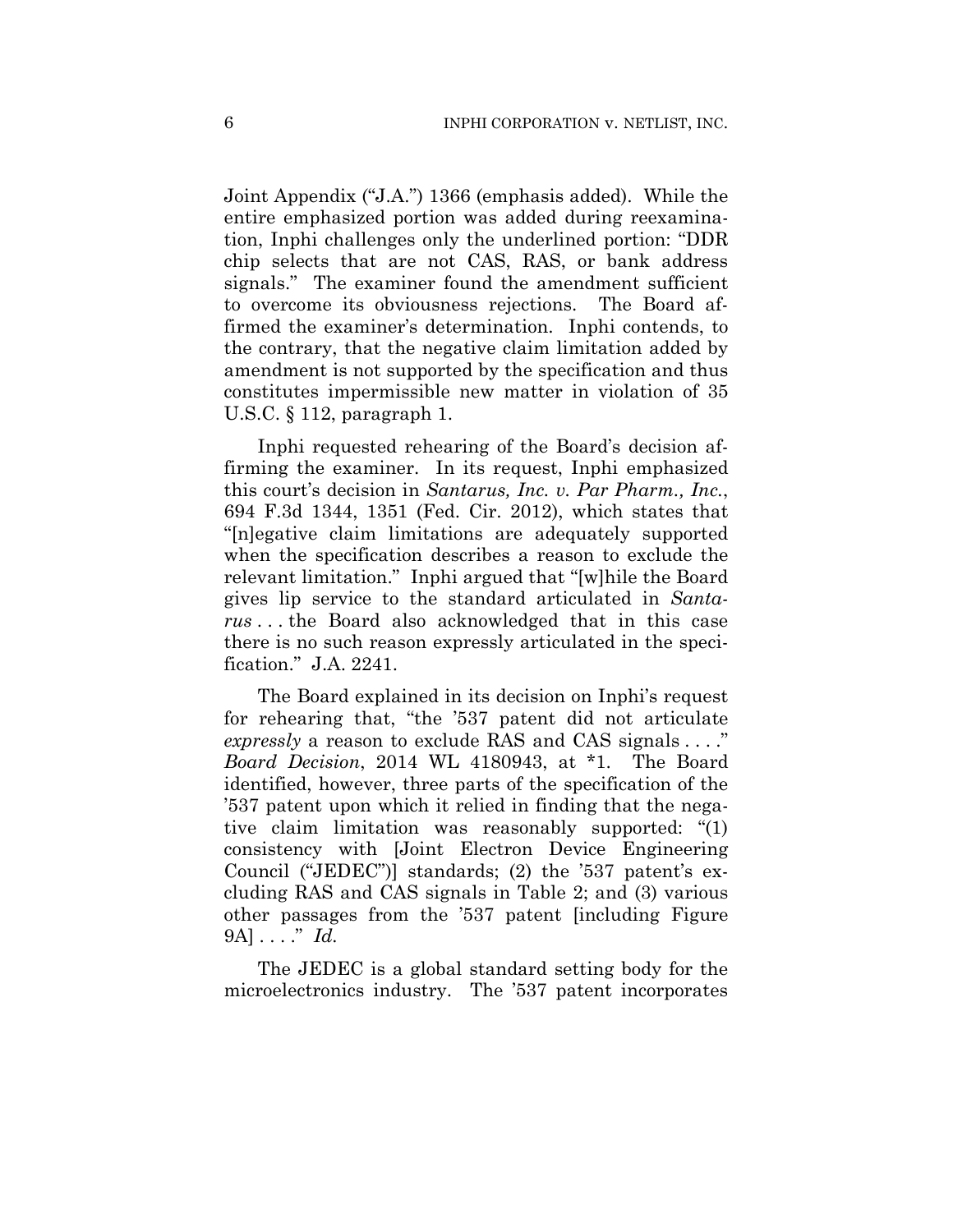by reference a JEDEC standards publication for DDR-1 memory devices, namely the JEDEC "Double Data Rate (DDR) SDRAM Specification," published February 2004 ("JESD79D"). J.A. 1866–1948. The incorporation is provided in the description of Table 3A of the '537 patent: "Table 3A provides the numbers of rows and columns for DDR-1 memory devices, as specified by JEDEC standard JESD79D . . . incorporated in its entirety by reference herein." '537 Patent, col. 22, ll. 28–32. The JEDEC standard specifies that DDR signals (including CS, RAS, CAS, and bank address signals) are distinct from each other. *See* J.A. 1882 (depicting Truth Table 1a, a logic table similar to Table 2 in the '537 patent).

"Table 2 provides a logic table compatible with certain embodiments . . . for the selection among ranks of memory devices [] using gated CAS signals." '537 Patent, col. 18, ll. 25–27. Table 2 distinguishes among the relevant signals by providing separate columns for CS, RAS, and CAS.

Figure 9A, which the Board references in its discussion of "various other passages," distinguishes chip select signals  $(CS_0, CS_1)$ , command signals (understood to include CAS and RAS signals), and bank address signals  $(BA_0-BA_m)$  by displaying them on different signal lines in Figure 9A. As the patent describes, "[t]he circuit 40 receives the two chip-select signals  $(CS_0$ - $CS_1)$  and one row/column address signal  $(A_{n+1})$  from the computer system. Both the circuit 40 and the register 230 receive the bank address signals  $(BA_0-BA_m)$  and at least one command signal (e.g., refresh, precharge, etc.) from the computer system." '537 Patent, col. 17, ll. 2–7; *see also id.* at col. 16, ll. 62–66.

The Board found Inphi's challenges to the first two sources of evidence—the JEDEC standard and Table 2— "unpersuasive." *Board Decision*, 2014 WL 4180943, at \*1. In particular, the Board found that, "[a]t a minimum,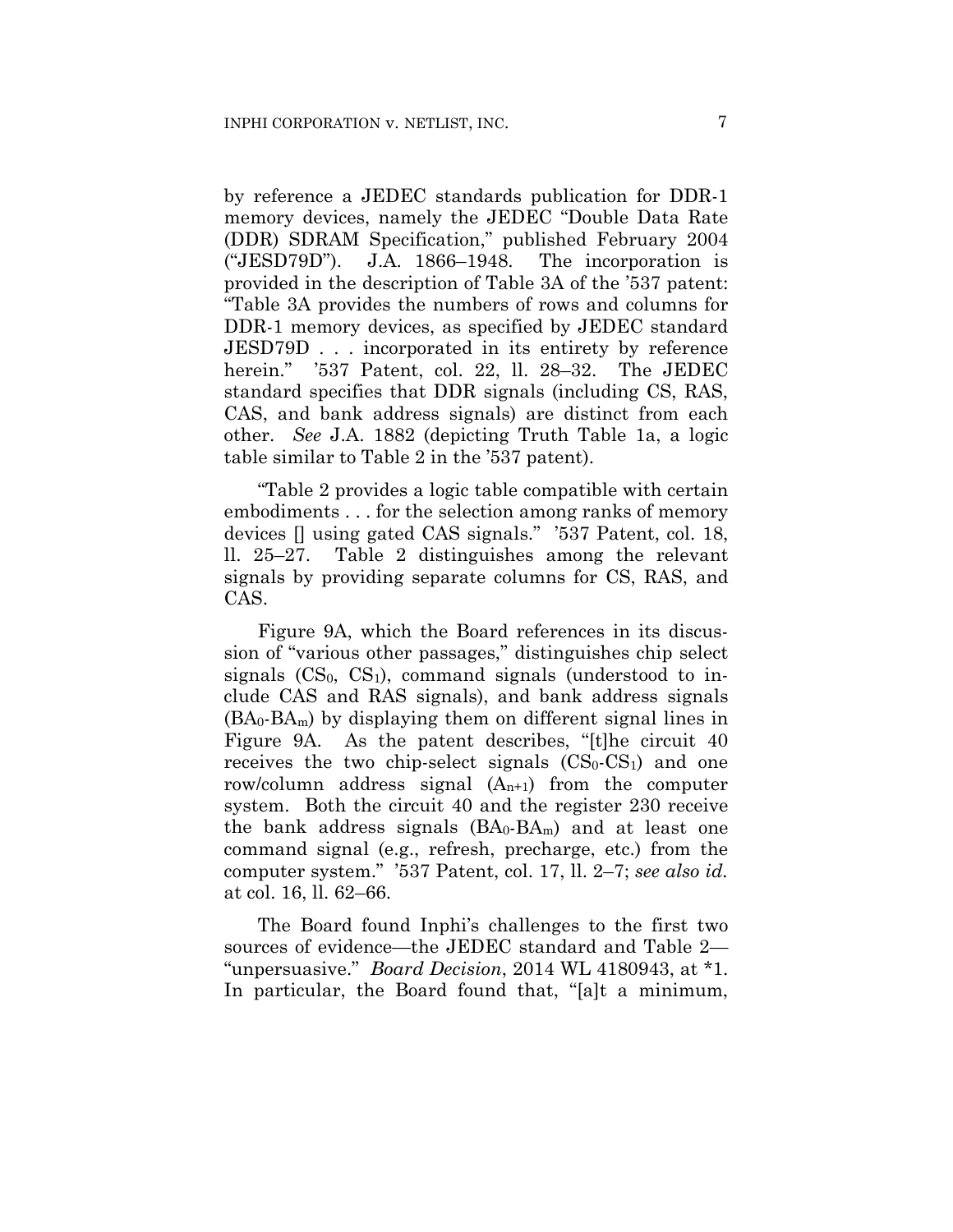ordinarily skilled artisans would reasonably infer at least an *implicit* reason to exclude [RAS and CAS signals] based on their *explicit* exclusion in the context of [Table 2]." *Id.* Inphi's request for rehearing failed to address the "various other passages," including Figure 9A. But in its decision, the Board relied on these "various other passages" that indicate that "chip selects are distinct from CAS, RAS, *and bank address signals*." *Id.* at \*2.

Finally, the Board described the "[p]atent owner's reference to JEDEC standards and [Inphi's expert's] unrebutted testimony that ordinarily skilled artisans would understand a DDR chip select to be exclusive of RAS, CAS, and bank address signals" as "bolster[ing] support for the negative limitation." *Id.* at \*2. Inphi appealed. We have jurisdiction under 28 U.S.C. § 1295(a)(4)(A).

### **DISCUSSION**

This court reviews legal conclusions of the PTAB *de novo*. *In re Elsner*, 381 F.3d 1125, 1127 (Fed. Cir. 2004). We review factual findings of the Board for substantial evidence. *In re Gartside*, 203 F.3d 1305, 1316 (Fed. Cir. 2000); *Capon v. Eshhar*, 418 F.3d 1349, 1351 (Fed. Cir. 2005). This is a deferential standard of review. *See In re Jolley*, 308 F.3d 1317, 1320 (Fed. Cir. 2002) ("If the evidence in record will support several reasonable but contradictory conclusions, we will not find the Board's decision unsupported by substantial evidence simply because the Board chose one conclusion over another plausible alternative.").

Substantial evidence supports a finding that the specification satisfies the written description requirement when "the essence of the original disclosure" conveys the necessary information—"regardless of *how* it" conveys such information, and regardless of whether the disclosure's "words [a]re open to different interpretation[s]." *In re Wright*, 866 F.2d 422, 424–25 (Fed. Cir. 1989) (citation and internal quotation marks omitted); *see also Falko-*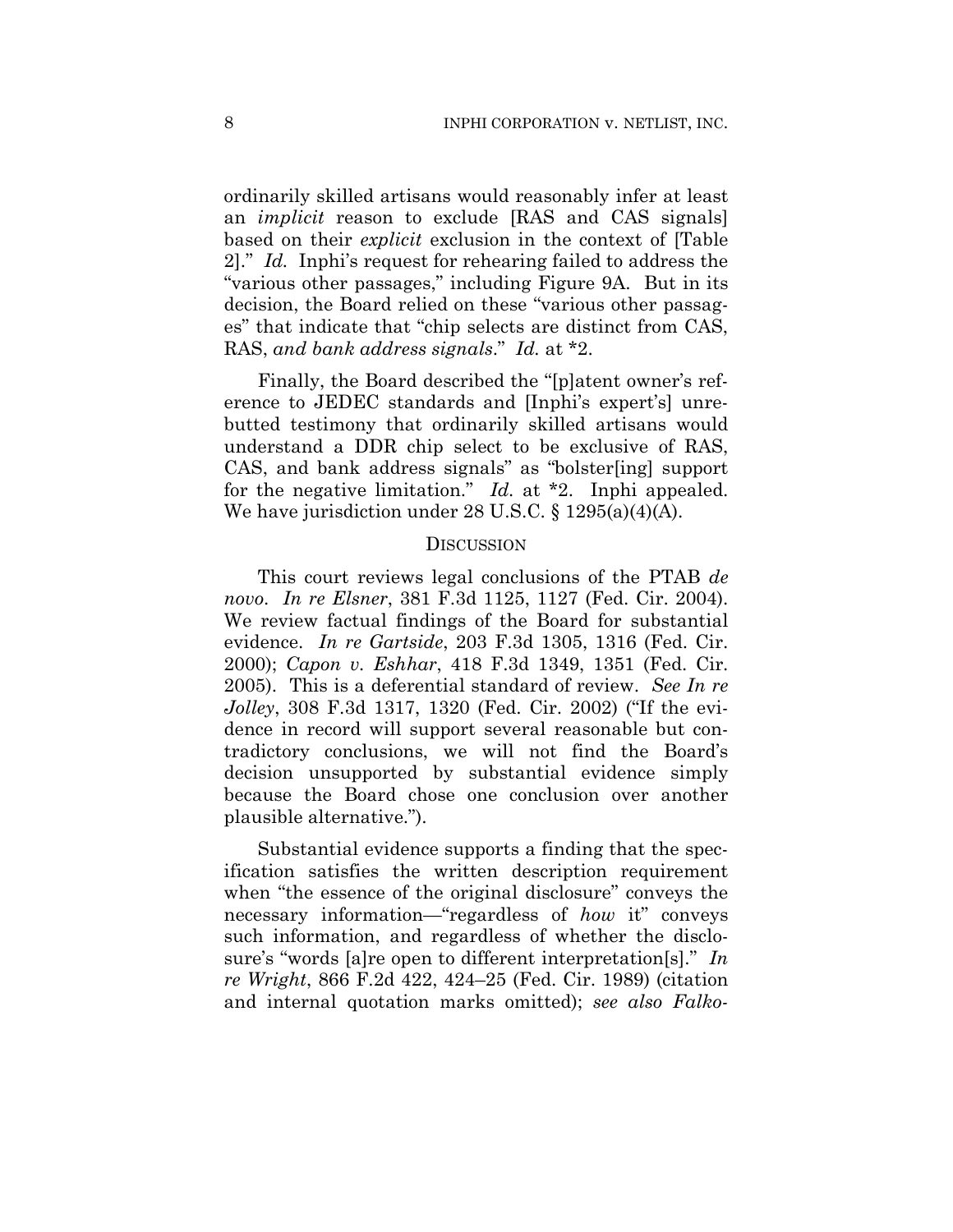*Gunter Falkner v. Inglis*, 448 F.3d 1357, 1365–66 (Fed. Cir. 2006) (finding substantial evidence supported written description based on "several passages in the [patentee's] application" and the unrebutted "testimony of [the patentee's] expert," which showed that skilled artisans would understand the invention); *Novozymes A/S v. DuPont Nutrition Biosciences APS*, 723 F.3d 1336, 1346 (Fed. Cir. 2013) (discussing the metaphor from *In re Ruschig*, 379 F.2d 990, 995 (1967) that a disclosure should "provide sufficient 'blaze marks' to guide a reader through the forest of disclosed possibilities toward the claimed compound").

Whether a patent claim satisfies the written description requirement of 35 U.S.C. § 112, paragraph 1 depends on whether the description "clearly allow[s] persons of ordinary skill in the art to recognize that [the inventor] invented what is claimed." *Vas-Cath Inc. v. Mahurkar*, 935 F.2d 1555, 1562–63 (Fed. Cir. 1991) (internal quotation marks omitted) (quoting *In re Gosteli*, 872 F.2d 1008, 1012 (Fed. Cir. 1989)).

[W]hatever the specific articulation, the test requires an objective inquiry into the four corners of the specification from the perspective of a person of ordinary skill in the art. Based on that inquiry, the specification must describe an invention understandable to that skilled artisan and show that the inventor actually invented the invention claimed.

*Ariad Pharm., Inc. v. Eli Lilly & Co.*, 598 F.3d 1336, 1351 (Fed. Cir. 2010) (en banc).

In particular, "[n]egative claim limitations are adequately supported when the specification describes a reason to exclude the relevant limitation." *Santarus*, 694 F.3d at 1351.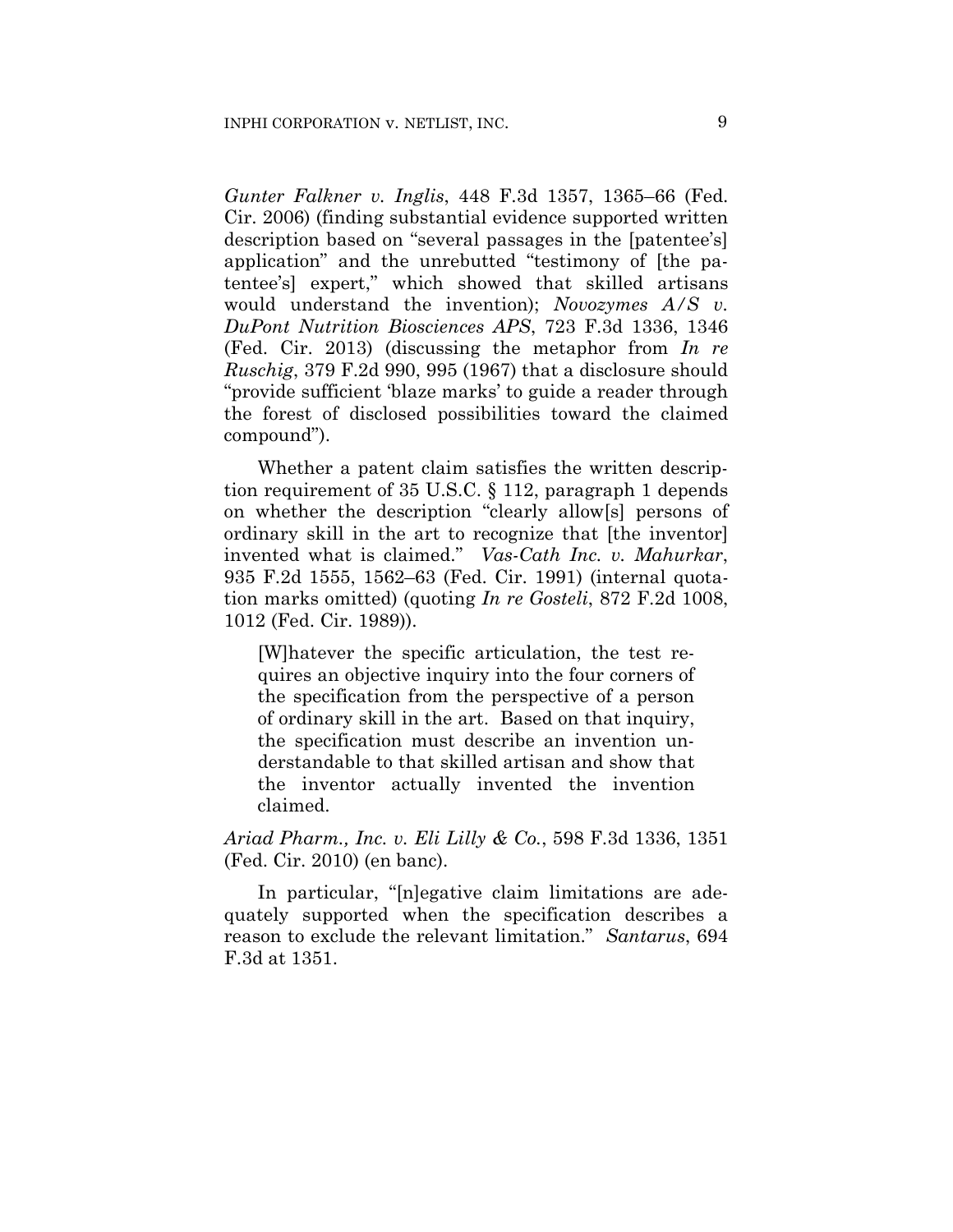At the heart of this appeal is whether the specification of the '537 patent provides a "reason to exclude" CAS, RAS, or bank address signals that is sufficient to satisfy the written description requirement embodied in *Santarus*. In its briefs, Inphi argued that *Santarus* requires "that the patentee describes a preference for the included signal(s) over the excluded signals (or alternatively a disadvantage of the excluded signals)." Inphi Reply Br. 6. In other words that the specification identify the comparative advantage of the material remaining after any narrowing amendment. *Id.* During oral argument, counsel for Inphi appeared to back away from this argument, suggesting that *Santarus* does not require listing advantages or disadvantages to alternative signal types. Oral Arg. at 02:14–03:45; 08:22–08:53, *available at* http://oralarguments.cafc.uscourts.gov/default.aspx?fl=20 15-1179.mp3. The question that remains is whether properly describing alternative features—without articulating advantages or disadvantages of each feature—can constitute a "reason to exclude" under the standard articulated in *Santarus.* We hold that it can.

The patent at issue in *Santarus* related to the treatment of acid-caused gastrointestinal disorder. *Santarus*, 694 F.3d at 1350. This court found that the negative claim limitation—"wherein the composition contains no sucralfate"—is supported by the specification as required by 35 U.S.C. § 112, paragraph 1. *Id* at 1350–51*.* In support of the negative claim limitation, the specification described that "sucralfate . . . [has] certain *disadvantages* associated with [its] use. . . . Proton pump inhibitors such as omeprazole represent an *advantageous* alternative to the use of . . . sucralfate as a treatment for complications related to stress-related mucosal damage." *Id.* at 1350 (emphasis added). And, further, that sucralfate "was known to have occasional adverse effects." *Id.* at 1350– 51. The specification, therefore, noted both that the disclaimed element—sucralfate—has disadvantages and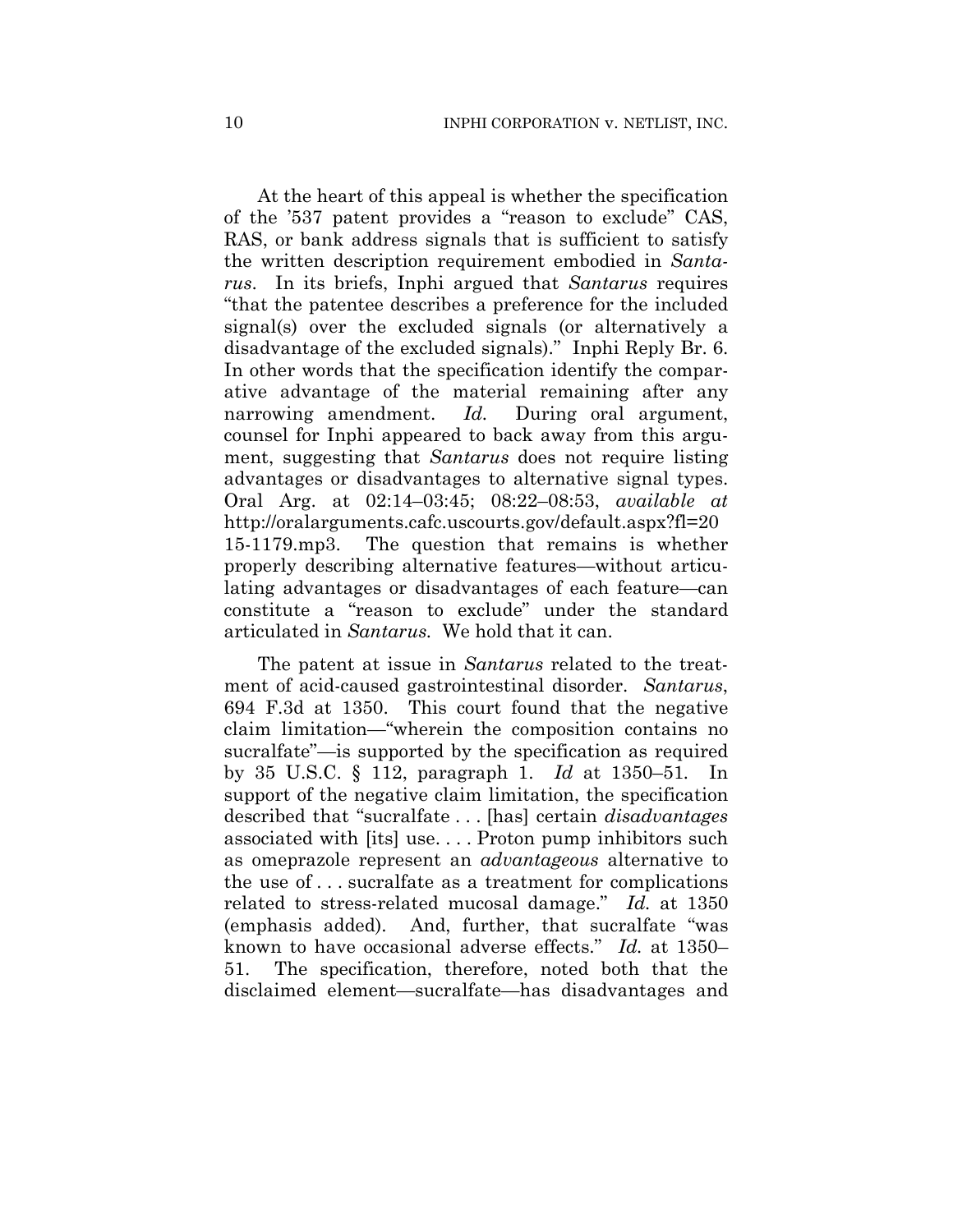that the claimed element—proton pump inhibitors such as omeprazole—was advantageous.

In *Santarus*, the district court below held that "it is inadequate that the specification states that [the] claimed composition is 'advantageous' as compared with sucralfate . . . ." *Id.* at 1350. In reversing the district court, the panel first noted that "the patentee is entitled" to narrow the claims. *Id.* at 1351. The court continued:

The Manual of Patent Examining Procedure explains that claims may state the exclusion of alternatives. *See* MPEP § 2173.05(i) ("*If alternative elements are positively recited in the specification, they may be explicitly excluded in the claims.*"). For example, in *In re Johnson*, 558 F.2d 1008, 101[8] (CCPA 1977), the applicant narrowed the claims to exclude the content of a lost interference count, and the court observed that: "*It is for the inventor to decide what bounds of protection he will seek.*"

*Negative claim limitations are adequately supported when the specification describes a reason to exclude the relevant limitation. Such written description support need not rise to the level of disclaimer.* In fact, *it is possible for the patentee to support both the inclusion and exclusion of the same material*. The claim limitation that the Phillips formulations contain no sucralfate is adequately supported by statements in the specification expressly listing the disadvantages of using sucralfate. The district court's holding that the '772 patent claims are invalid on written description grounds is thus reversed.

*Id.* (emphases added). The meaning of this passage is the central dispute between the parties. Inphi argues that the phrase "reason to exclude" requires something more than properly describing alternative features of the pa-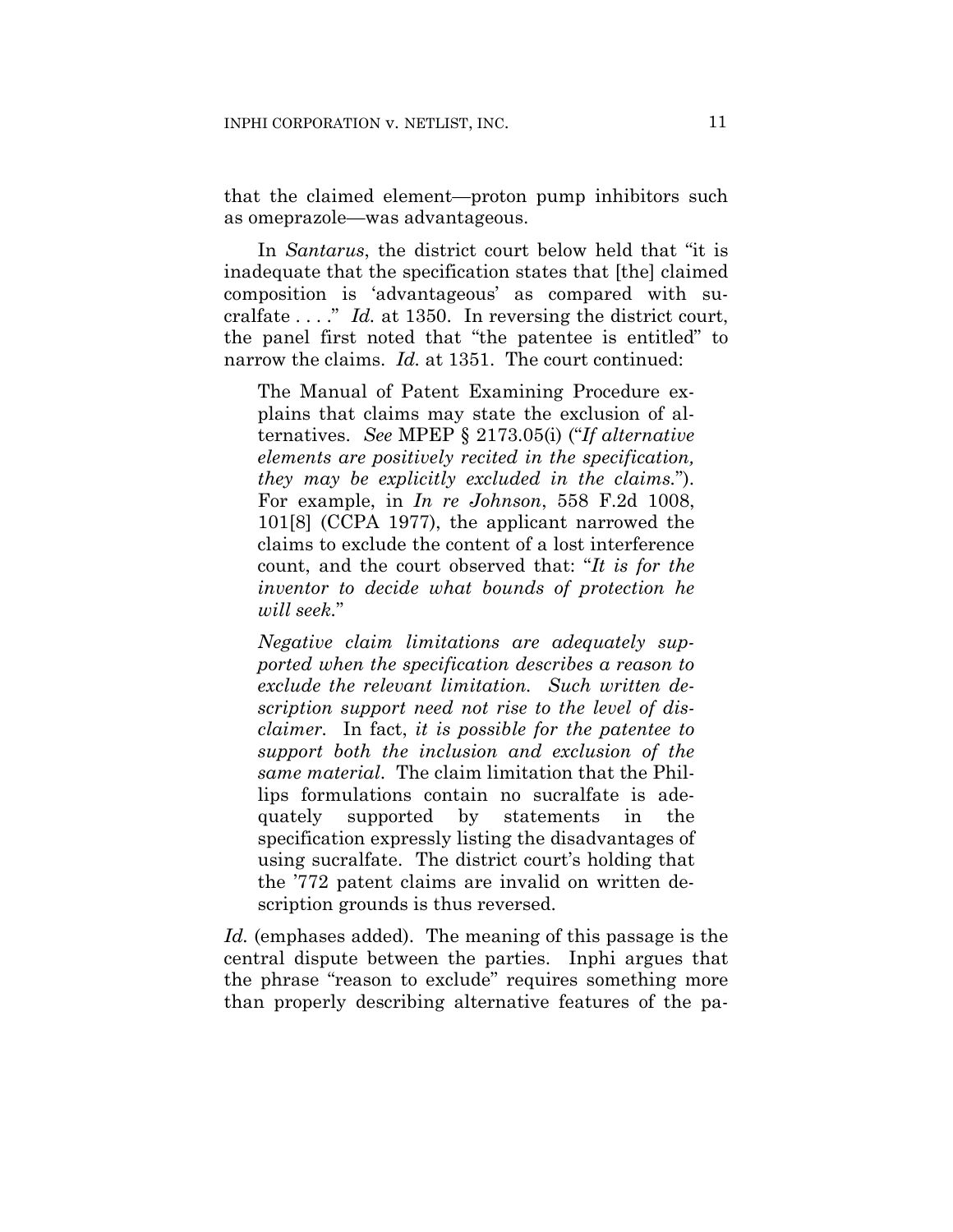tented invention. Netlist, on the other hand, argues that the written description requirement is satisfied when alternative features are properly described. The *Santarus* court found that the patent-at-issue's express recitation of (dis)advantages was sufficient to provide a reason to exclude the claim limitation at issue. That court did not hold, however, that such recitations were required to satisfy the written description requirements of § 112, paragraph 1 for negative claim limitations. Nor do we see any reason to now articulate a new and heightened standard for negative claim limitations.<sup>5</sup>

When viewed in its proper context, *Santarus* simply reflects the fact that the specification need only satisfy the requirements of  $\S 112$ , paragraph 1 as described in this court's existing jurisprudence, including through compliance with MPEP § 2173.05(i) ("If alternative elements are positively recited in the specification, they may be explicitly excluded in the claims.") and *In re Johnson*, 558 F.2d at 1018 ("It is for the inventor to decide what bounds of protection he will seek.").

The "reason" required by *Santarus* is provided, for instance, by properly describing alternative features of the patented invention. *See In re Johnson*, 558 F.2d at 1019 ("The facts of the prosecution are properly presented and relied on, under these circumstances, to indicate that appellants are merely excising the invention of another, to

1

<sup>5</sup> The dissent in *Santarus* incorrectly characterized the "describe a reason" language in the majority as a "new rule." *Id.* at 1358–59. It is telling that both the majority and dissent cite the same passages in *In re Johnson* and MPEP § 2173.05. *Compare id.* at 1351, *with id.* at 1359. These references are consistent with the *Santarus* requirement that "the specification describe[] a reason to exclude . . . ." *Id.* at 1351.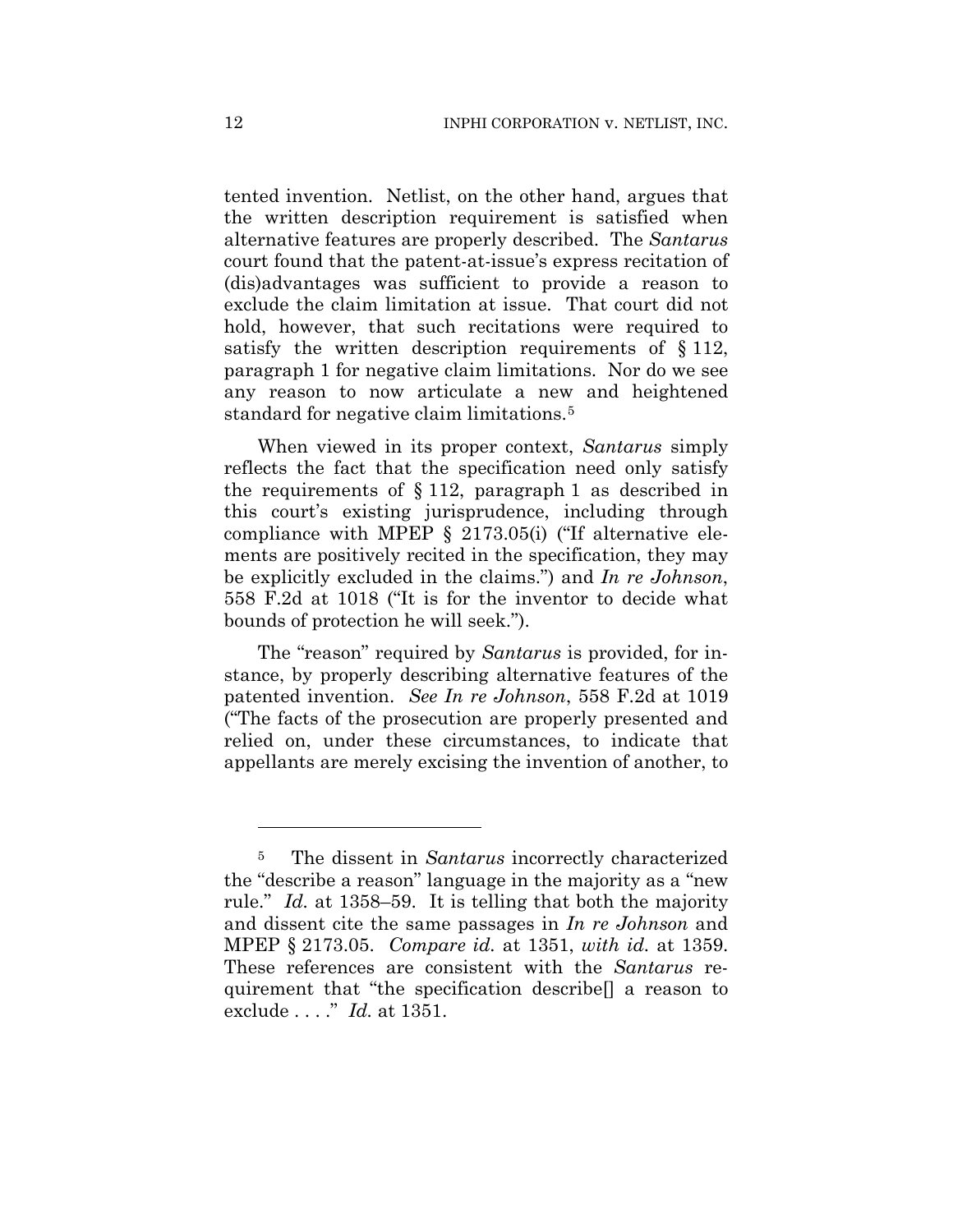which they are not entitled, and are not . . . claiming 'new matter."").

That is not to say that in all cases, a patentee may arbitrarily dissect its invention by amending the claims in order to avoid the prior art. In one recent case, this court found that if the specification directly forecloses the negative claim limitation, it is invalid under § 112. *See In re Bimeda Research & Dev. Ltd.*, 724 F.3d 1320, 1322 (Fed. Cir. 2013) (affirming Board rejection of negative claim limitation for lack of written description where "[t]he specification . . . leaves no room for argument that the inventor possessed a formulation that excludes only [an antiinfective] while permitting the use of antibiotics").

In this case, however, substantial evidence supports the Board's finding that the specification properly distinguishes the relevant signal types—CS, CAS, RAS, and bank address. Indeed, the parties agree that the disclosure in the '537 patent distinguishes among the relevant signal types, but simply disagree about whether that distinction creates a "reason to exclude" that satisfies the requirements of § 112, paragraph 1. *Compare* Inphi Op. Br. 26 ("Thus, in effect, the Board—and Netlist's attorney's—confused 'distinguishment' of various signals that can be used as chip selects with 'a reason to exclude' certain signals over others as chip selects."), *with* Netlist Resp. Br. 27 ("This means that a DDR chip select signal is not a CAS signal, a RAS signal, or a bank address signal. That *distinction* 'reasonably conveys' a reason to exclude, which provides substantial evidence to uphold the Board's decision."). The Board's review of the specification makes it clear that there was substantial evidence that Netlist possessed the negative claim limitation as of the filing date, as is evidenced through the Board's reliance on the JEDEC standard, Table 2, and other various passages in the specification, including Figure 9A.